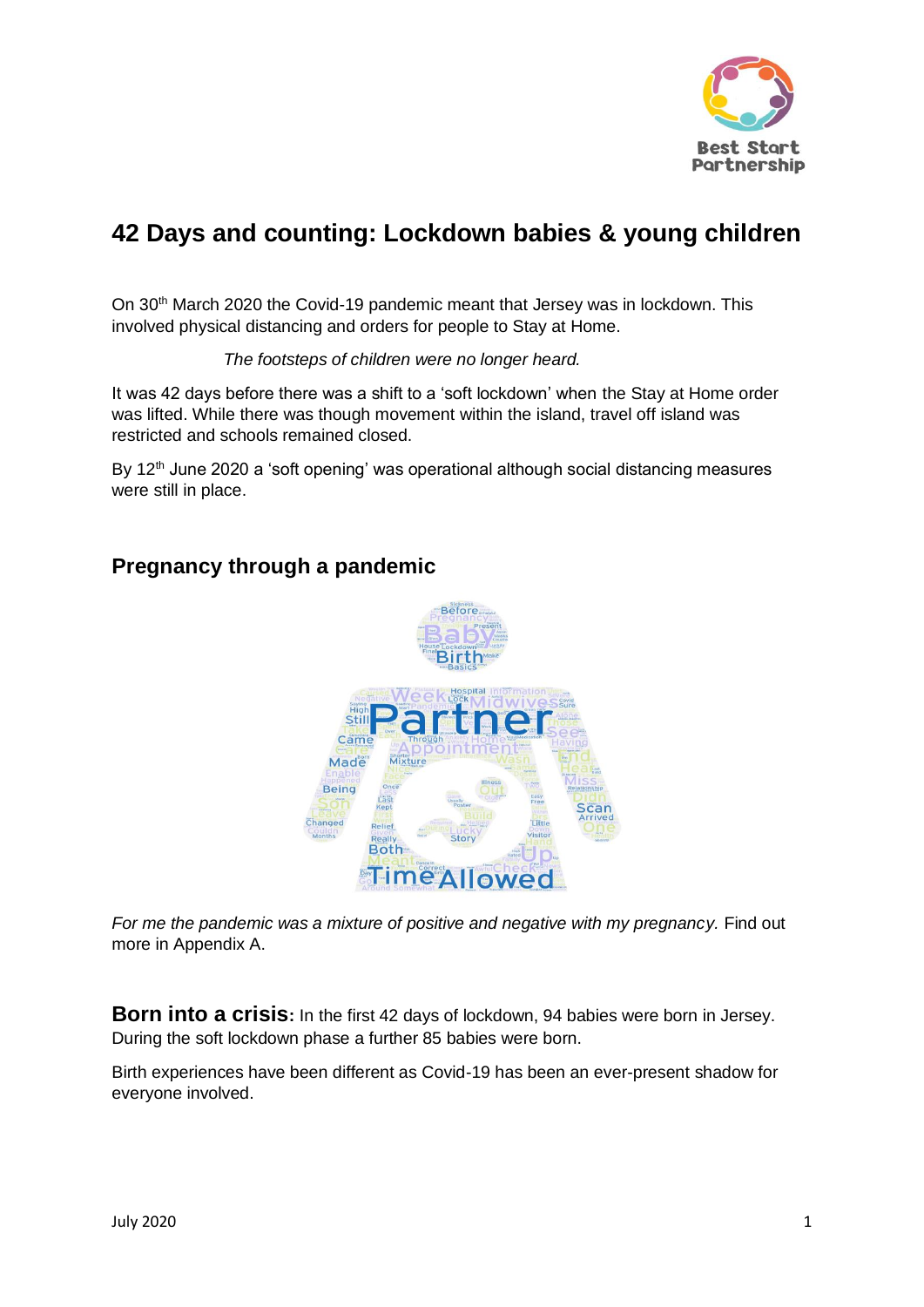

**Starting life in an uncertain world:** All babies and young children in Jersey were impacted by the Covid-19 (Enabling Provisions) (Jersey) Law 2020 and Covid-19 Strategy June 2020 which meant they, and their parents, were required to physically distance from anyone outside their household.

**Referrals for support:** The launch of the Children and Families Hub on 23<sup>rd</sup> March 2020 was accelerated in recognition of the increased pressures and challenges that the covid-19 pandemic would bring for children, young people and families. The Hub provides a single point of contact and referral for children, young people and families who require additional support to ensure they are appropriately safeguarded, protected and offered the right help at the right time. The Hub is open Monday to Thursday from 8.30 – 5pm and Friday from 8.30am – 4.30pm. Contacts can be made by both members of the public and professionals by telephone, email or through the electronic forms accessed through the Children and Families Hub [Information](https://eur04.safelinks.protection.outlook.com/?url=https%3A%2F%2Fwww.gov.je%2FCaring%2FHelpSupportChildrenFamilies%2FPages%2FChildrenAndFamiliesHub.aspx&data=02%7C01%7C%7C593c3d1ca8534b9a737e08d828cc4cac%7C84df9e7fe9f640afb435aaaaaaaaaaaa%7C1%7C0%7C637304205202832084&sdata=game5GVWOhl9h1tUvC6um%2BaG%2Fj%2BaGVTc8E5yQLB1OyU%3D&reserved=0) Directory. The Hub provides signposting and information about services. Where a child or family need more support, they are triaged by an Early Help Decision Maker and a MASH Decision Maker to decide the appropriate response.

Between 30.3.20 and 12.6.20 there were 229 referrals of children aged 0 – 5 years to the Children and Families Hub. This compares to 154 contacts to the Multi-Agency Safeguarding Hub and 36 Early Help notifications of children aged 0 – 5 years for the same period in 2019, demonstrating a 21% increase.

# **Counting the impact**

It is universally recognized that children represent a particularly vulnerable population group. Major upheavals during their formative years can have consequences throughout their whole lives. Inequalities in early child development are also a major contributing factor to inequalities in adult life.

Jersey is now facing the unprecedented challenge of managing the Covid-19 pandemic and an associated global economic downturn. In planning our response, we should be acutely aware of the potential for this crisis to have a far-reaching impact on children, as evidenced by international research into the effects of the 2008 financial crisis.

Children and families are experiencing the impact of Covid-19, and lockdown, in different ways – from staying at home to the way they access health and support services and to their emotional health and wellbeing. An understanding of the lived experience of lockdown on babies, young children and their families is essential in ensuring the value of their insights are recognised, and their voices are heard, in making policy decisions and planning next steps in support and services. Thanks to its cross-sector role and membership, the Best Start Partnership has a unique insight into what is happening on the ground in Jersey as families contend with the evolving socio-economic situation.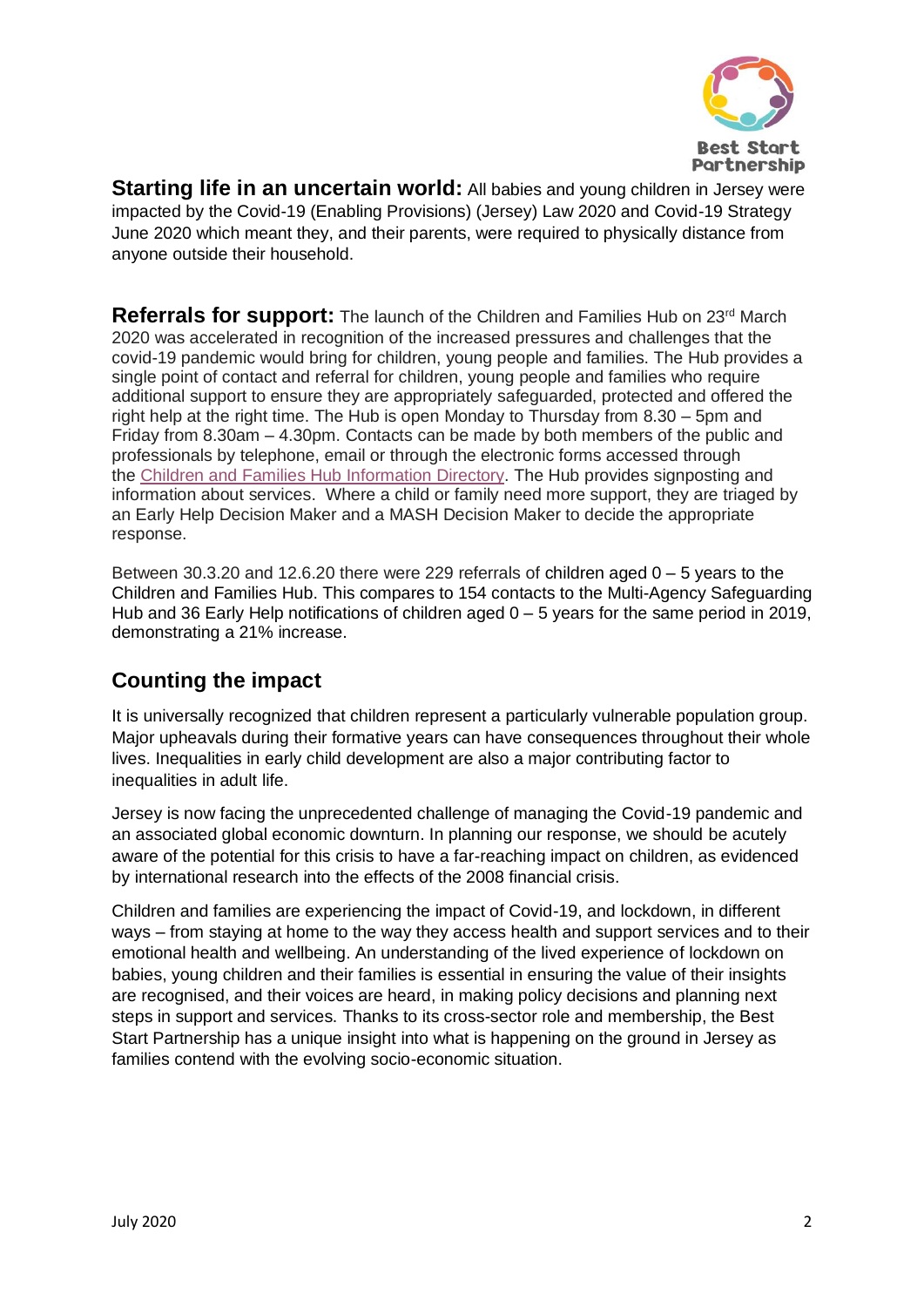

# **What are the key issues for parents-to-be, babies, young children and their families?**

- Expectant parents have generally felt they were "missing out" by working from home and not mixing with other people whilst pregnant, not being able to attend ante-natal classes, aqua natal or have parents and friends in the house.
- Maternity leave Some mums who had given birth before lockdown have said they feel like most of their maternity leave has been spent in isolation, not spending time with family or friends or attending baby groups and activities.
- There are higher levels of anxiety in new parents due to social isolation and their inability to introduce their new babies to families.
- First time parents have reported feeling anxious that no one is seeing their baby apart from a quick visit to community midwives at The Bridge. Some have mentioned things like breast feeding, colic and babies being unsettled. While this has been covered virtually "it appears not to be retained in the same way as a face to face home visit."
- Parents concerned about not being able to attend Clinics for routine weighing and reassurance have also shown concern for other mothers of newborns saying how much they valued their early face to face contacts with their health visitor. Families with newborns include those worries about their own isolation during this challenging time of parents and those who say they're on the edge of breakdown, are feeling isolated and others facing extreme financial and relationship difficulties.
- Children's lives were disrupted when childminders stopped working and children very suddenly either had to go to new settings or stay at home. When a nursery was closed some children were enrolled in other nurseries as their teacher parents had to go back when the schools reopened. Some children then returned to their original nursery when it reopened. Changes of teachers, key workers and setting were experienced by young children without the opportunity for preparation and induction.
- There are concerns that physical distancing is "much worse" in terms of emotional impact on children than adults:
	- Babies and toddlers have had bonds with grandparents and key worker parents disrupted at a critical time of attachment formation. Parents are worried that three months is a long time: a third of a lifetime for a baby of 9 months.
	- A mum talked to her Health Visitor about the difficulties of her baby turning from a baby into a toddler at a time when she has no face to face support from her own parents, extended family or friends and how her child now had 'Stranger danger' to grandparents.
	- A 3 year old has started to cry around other children when the parents tried to start up play dates again and now will not interact with her peers at all.
	- A 5 year old in her parents' words 'smashed up the house' in frustration at not being able to play with her best friend.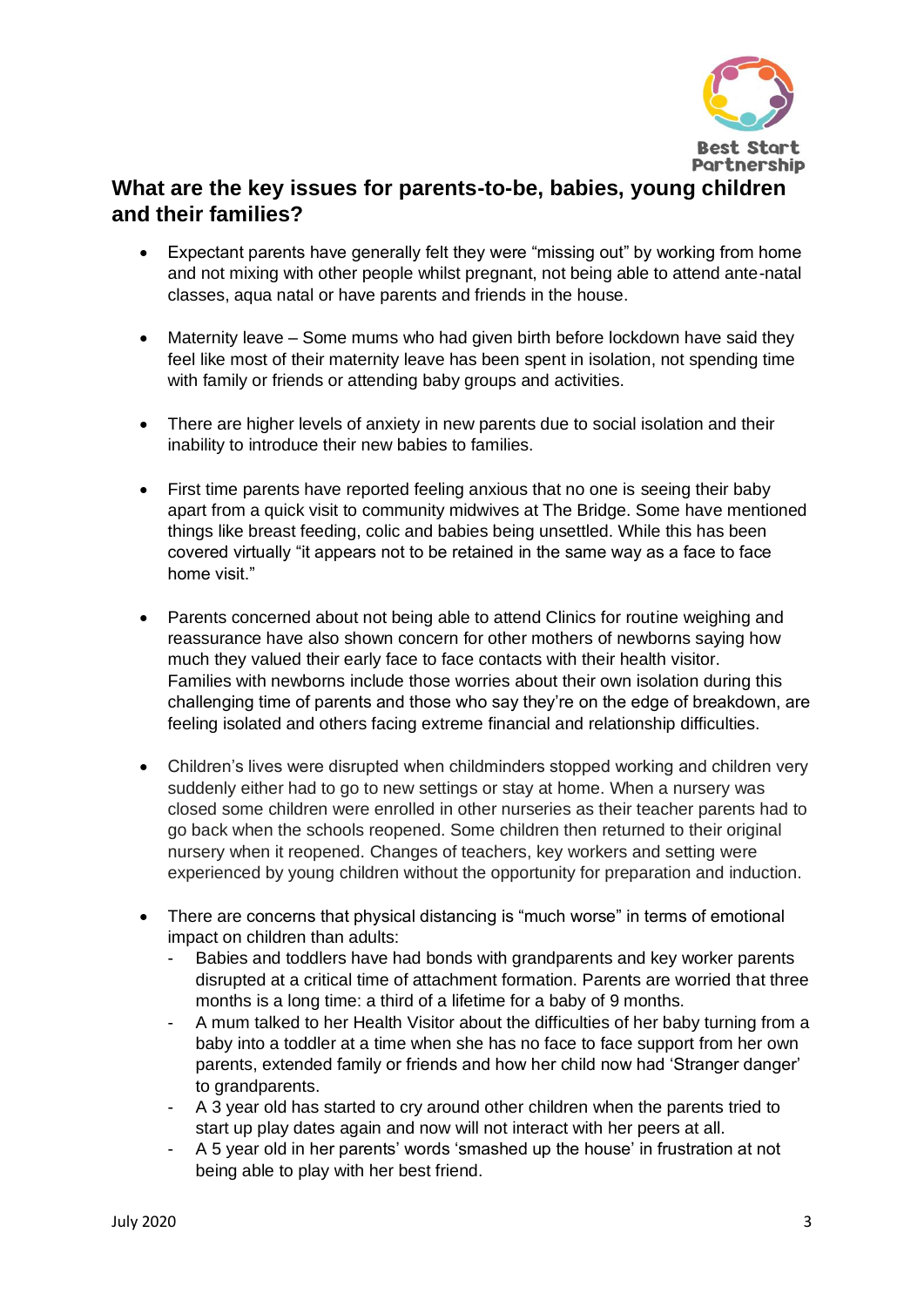

- In addition, parents are worried about not only their own isolation during the challenging time of parents but also the long term impact the pandemic will have on their child
- Social interaction skills and socialisation development:
	- Many children have not seen anyone other than their parents. Parents of one and two year olds are worried about the loss of social contact with children of the same age in all settings, nursery and playgroups.
	- Parents have raised concerns that their nursery age children are not having any opportunity to interact with peers and worry about them learning to share, turn take, etc.
	- Parents have shared their concerns about separation anxiety based on leaving children at nursery/settings and their child being upset at drop off time.
	- A young child who had previously called their dolls and teddies by the names of children in nursery reverted to calling them just doll and teddy.
	- A mum has described her son wanting to hold her hand every time another person is walking towards them, even when he is in the pushchair.
	- The lack of contact with extended family members and grandparent care has resulted in "acute emotional pain on all sides."
	- Health visitors report sleep disturbances, particularly in  $2 3$  year olds, possibly due to the loss of routines, nursery attendance and tension in homes particularly where both parents are working from home and sharing childcare.
- A disproportionate impact on mothers is reported. Women who usually juggle paid employment with managing the household and doing most of the tasks, such as caring for children, cleaning and cooking, are finding that the extra load Covid-19 places on families (such as, home schooling and no access to services, such as cleaners) is falling more heavily on their shoulders than fathers'. A mother trying to home school and work full-time was in desperation, saying she "couldn't carry on like this anymore."

On a positive note, parents have enjoyed Dads being at home where they have provided support and bonded with babies, as although 'lots of Dads have been working they have been accessible, starting work later and finishing earlier'. Some families have found increased involvement of fathers with their children of all ages very positive – more support for new mothers and a better insight into the demands of caring for a child and for older children.

• Parents and families have shared their worries about how their child going into nursery is expected to "social distance" and what settings are going to be looking like. Parents whose children were due to change nurseries/start at a new setting are concerned that they have missed so much time away from their friends, carers and routines that they are unsure they will be able to return to their current setting before they move to a new one or how they will cope with transitioning to a new setting in September if this is not possible in July. Their worries for children who have not had the full experience in nursery include well-being, language levels, self-help and toileting skills.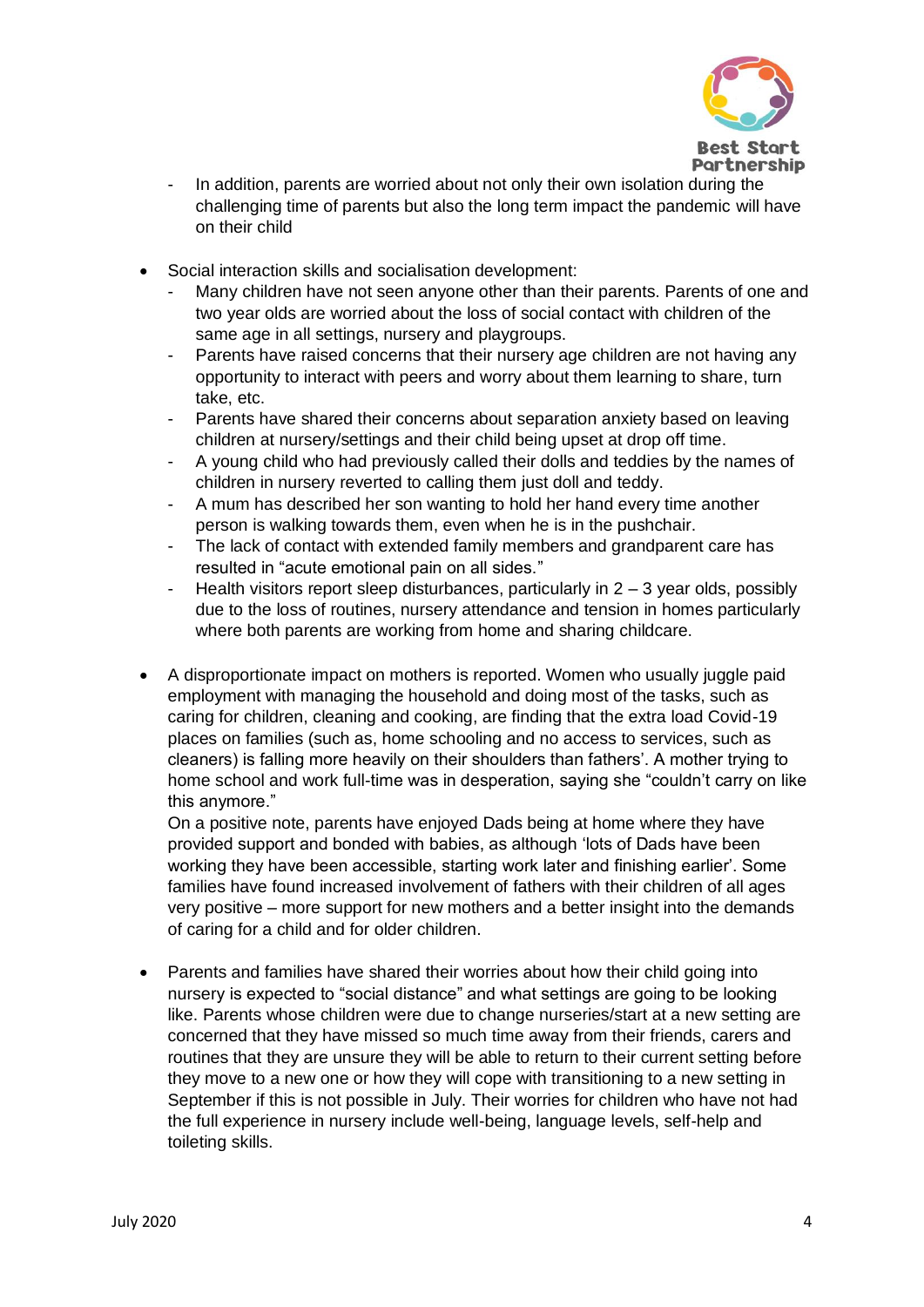

- Families of children with possible additional needs are concerned about when, and how, multi-agency assessments will take place and what support will be offered as well as wanting to know how they can access support / advice in the meantime.
- Parents need reassurance that they are 'doing the right thing' to support their child, against a background of how to juggle the pressures of working from home, financial anxieties, job security, getting access to the outdoors, having respite if their child has challenging behaviour / lack of sleep.
- COVID-19 has had a significant impact on families who employ nannies in Jersey. Parents/employers have experienced certain challenges in respect of working from home coupled with responsibilities for home schooling whilst not having the usual help and support of the nanny. There have been pressures too on nannies not being able to carry out their role and concerns around the impact this may have on the children for whom they care.
- While many childcare settings have contacted families to ensure interaction with key workers and maintain connections, they are aware of parents who have lost their jobs, others their businesses and so are facing financial difficulties. Jersey Association for Early Years have seen a 50% increase in applications for financial support in the last month to maintain continuity of care for these children.

# **Insights into services: changes to ways of working?**

Inevitably, overall there has been a decrease in face to face support. In some cases, this has been replaced with phone contact and new ways of remote working. In others, there has been a significant impact on provision, e.g. the permanent closure of two private nurseries.

## • **Maternity, neonatal and paediatric service and midwives**

are keen to share the message they are still available for business as usual and can be contacted on the usual numbers. They are providing protection for mothers, babies and their children as well as their own hospital staff and providing the appropriate PPE in the community when visiting at home.

#### • **Family Nursing and Home Care**

Unlike other UK jurisdictions Family Nursing and Home Care have continued with delivery of the Healthy Child Programme, albeit predominantly virtual. This way of working has provided benefits but there are limitations to this way of working and parents have missed opportunities to network and offer each other support.

The Baby Steps programme for expectant parents has had excellent feedback from groups saying how useful they found the presentations to keep and refer to.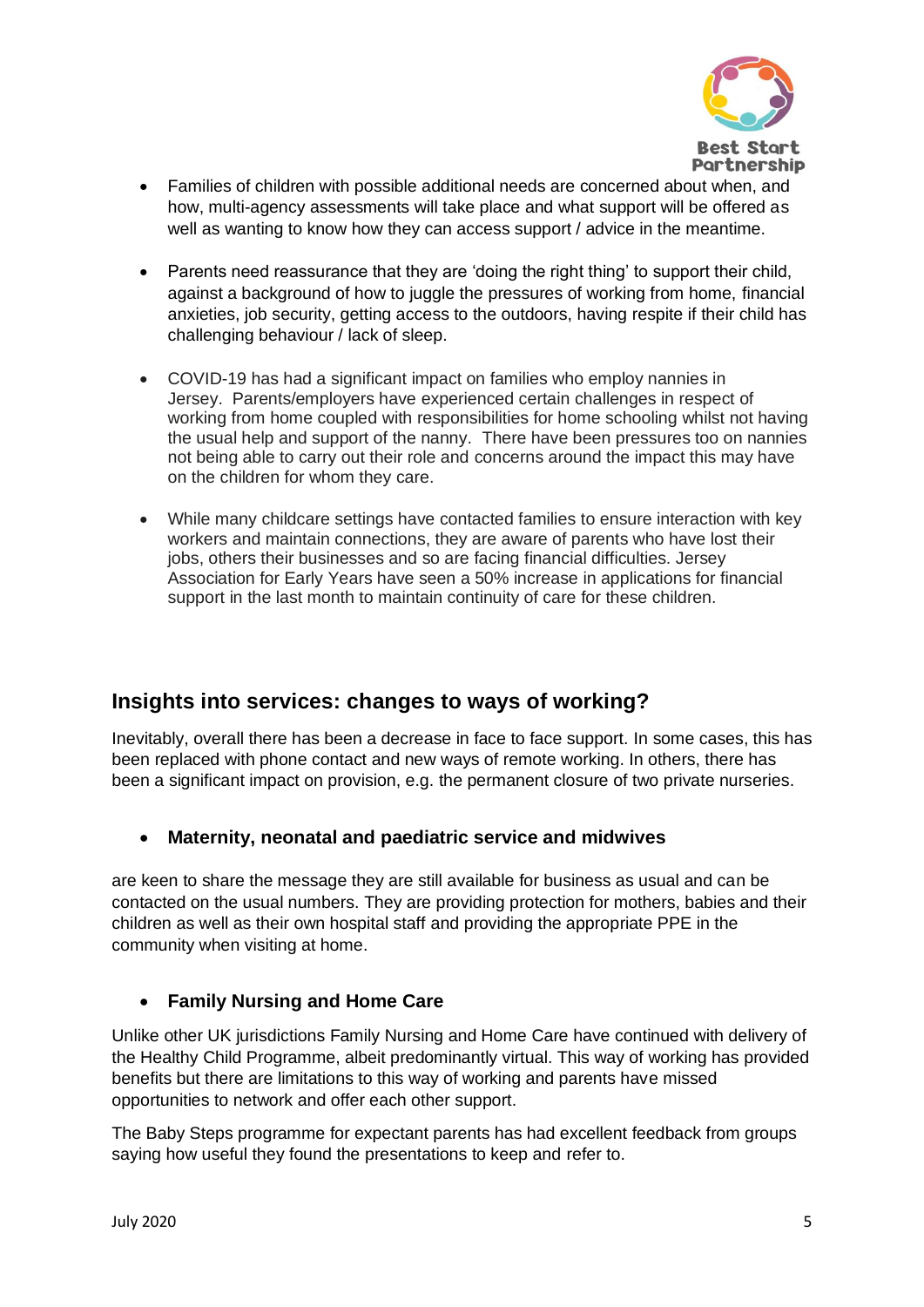

Health Visitors feel they have become more accessible to clients via emails, mobiles and WhatsApp. They have been contacted regularly during lockdown and are aware their support has been greatly appreciated.

A Community Nursery Nurse has offered video calls and suggests this should remain as an option for working parents which could provide another option for the number of families who wish to be seen in a Saturday clinic.

Practitioners have shared concerns from a MECSH perspective about the lack of opportunity for relational contact and reassurance around decision making and maintaining the fidelity of the programme.

## • **Childcare and Early Years**

In April 10 childcare settings and 21 childminders remained open to provide for key workers' and vulnerable children with the provision of updated guidance to ensure safe and secure practice. Joint working between CEYS and JEYA has focussed on seeking to ensure sustainability of the sector for when the restrictions end. While all reviews have stopped there has been daily contact with the sector. Guidance on transitions will be vital, especially for transitions from home to nursery, nursery to reception and reception to year one.



## • **Children's Speech and Language Therapy Team**

Many children with existing communication or swallowing needs will have received reduced speech and language therapy provision during the pandemic, either because services have been prioritised elsewhere, staff have been redeployed, or because schools have closed. This is particularly important given that children and young people with communication difficulties are at increased risk of social, emotional and mental health needs and we know that delayed communication has the biggest negative impact on educational outcomes and therefore helps close attainment gaps.

Pre pandemic, the typical waiting time for an initial assessment with a Paediatric Speech and Language Therapist was under 12 weeks, however this is now at least 10 months as we have been unable to start the assessment process with these new families. There are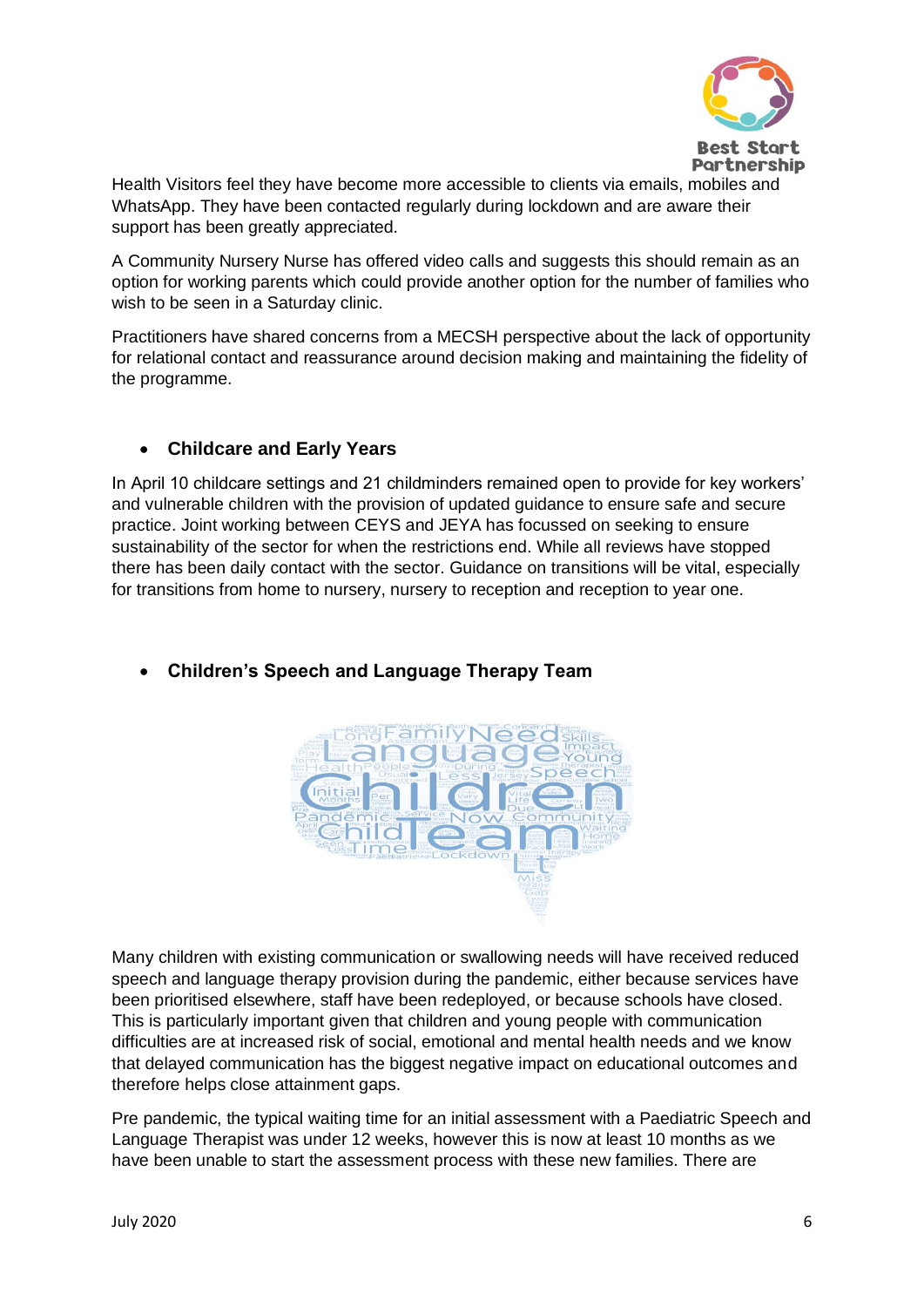

**Partnership** 

currently over 100 children waiting for an initial assessment. This increased waiting time has created anxiety and concern for families and the team

Find out more at Appendix B.

## • **Special Needs Inclusion Programme, Jersey Child Care Trust (JCCT)**

It is important to recognise that all the issues outlined in this paper are amplified for parents/carers of children with additional needs.

At point of lockdown (when nurseries closed to all but children of essential and critical workers on the 23<sup>rd</sup> March) JCCT, through its Special Needs Inclusion Programme was supporting 24 children. All the children supported by the programme were eligible to attend their nursery placement throughout the lockdown period as they are classed by the Jersey Government as vulnerable. At the start of lockdown, the take up of places was very small but numbers grew steadily during the period to include a total of 16 children. Most of these children required increased support to manage the very different nursery environments. From the 22<sup>nd</sup> June all children were able to return to nursery. To date 23 children in nursery are receiving support with up to 14 more being planned for. All children as they transition back have needed increased levels of support (An average increase of around 20%).

Children with special educational needs and/or disabilities find transition particularly challenging and without the right level of support this can result in a child's wellbeing being compromised and the emergence of difficult behaviour. There has been an increased need for support for several our children as they adjust to the new routines, social situations and practicalities of nursery life after a three-month period of absence. Plans to suspend support for three children have been withdrawn, as after a period of prolonged absence reduction of support is no longer in their best interest.

Parents have reported on the benefits of a period of time with fewer distractions. Families have been able to focus on their child's development and enjoy a period of intense interaction. For others the pressures of balancing work, childcare and therapy have been very challenging. During lockdown therapeutic input from professionals has been put on hold and target setting suspended. As yet it is too early to tell what impact this will have had on children's progression, but it is predicted that there will be an increased need for input through the Programme over the coming months.

## • **Best Start Plus Nursery Funding, JCCT**

There is a clear expectation that there will be an increase in the number of families experiencing poverty and increased need for nursery placements to support children's development particularly in areas of communication and socialisation.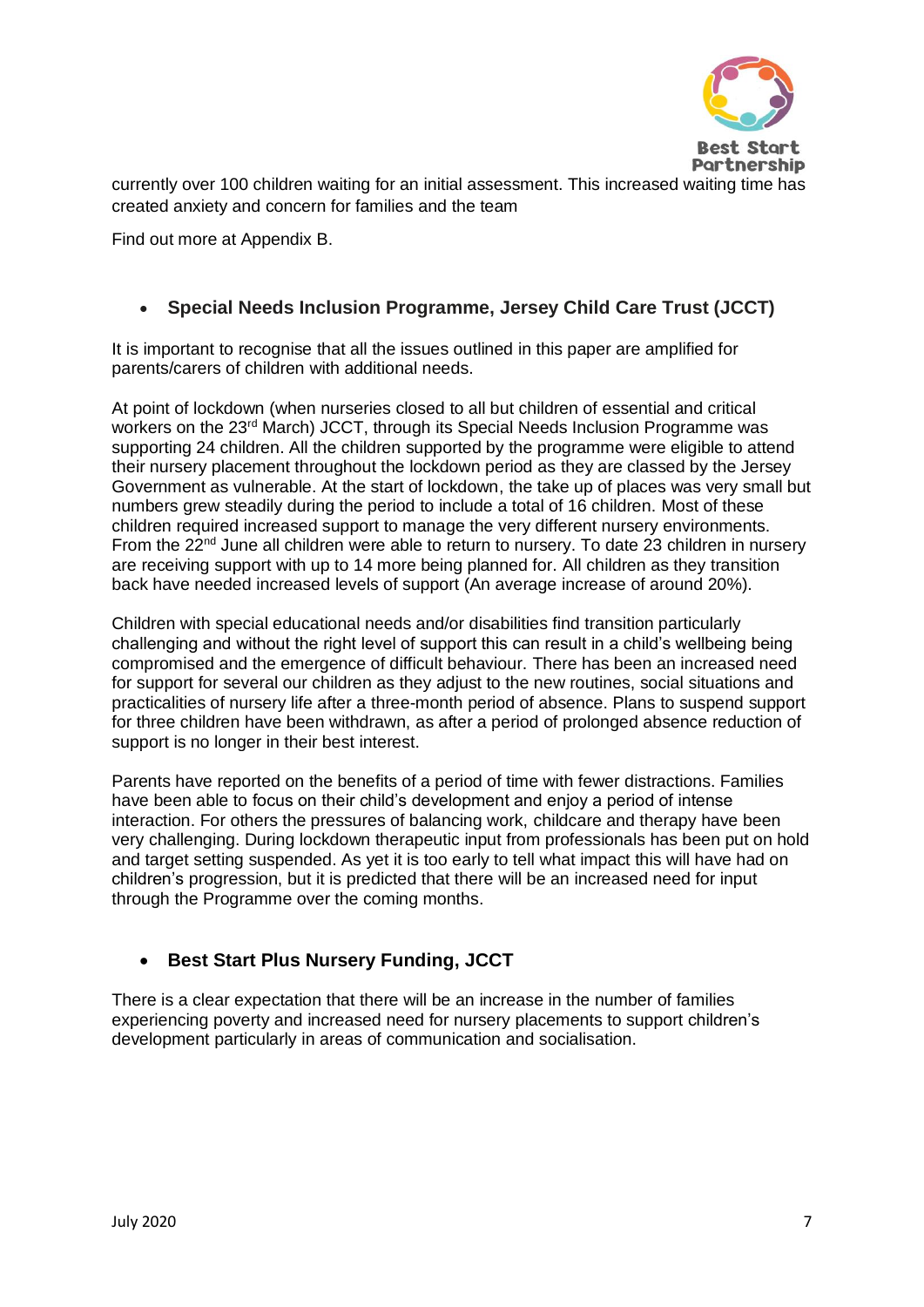

## • **Brighter Futures**



Brighter Futures have continued to offer support services to families changing their offer from primarily group based to individual support. This has taken the form of virtual and phone contacts, Facebook stories and songs, delivering activity packs and resources. There has been a significant increase in contacts with keyworkers which has undoubtedly been appreciated by families. The service is moving to incorporate trauma-informed practice in the light of the experiences of the past few months and the impact on young children.

Read a mum's personal tribute at Appendix C.

#### • **Nannies**

There are currently 44 Accredited Nannies by JCCT in Jersey. Throughout the COVID-19 Pandemic, just over 10% of nannies who are employed by essential or critical workers were able to continue with their role providing care for children in the employer's family home. In some of the situations, the nanny assumed many of the responsibilities for home schooling. The continuation of the nanny being able to provide care was a great comfort to the family and provided a positive experience for the children.

Although not permitted to work in the usual way, many nannies provided online story time and assisted where appropriate with home schooling via video link. Some lovely experiences were shared with JCCT where parents and nannies engaged to ensure there was a level of virtual interaction on a regular basis between the nanny and the child/ren throughout lockdown. This assisted in providing comfort and stability for many children, however, where this was not possible, (e.g. due to the age of the child or limited attention span), it was difficult for some children to accept why their nanny could not be with them.

Unfortunately, these unprecedented times have resulted in a few nannies being made redundant. Parents would have sensitively had to explain to their children that their nanny would no longer be returning to their role.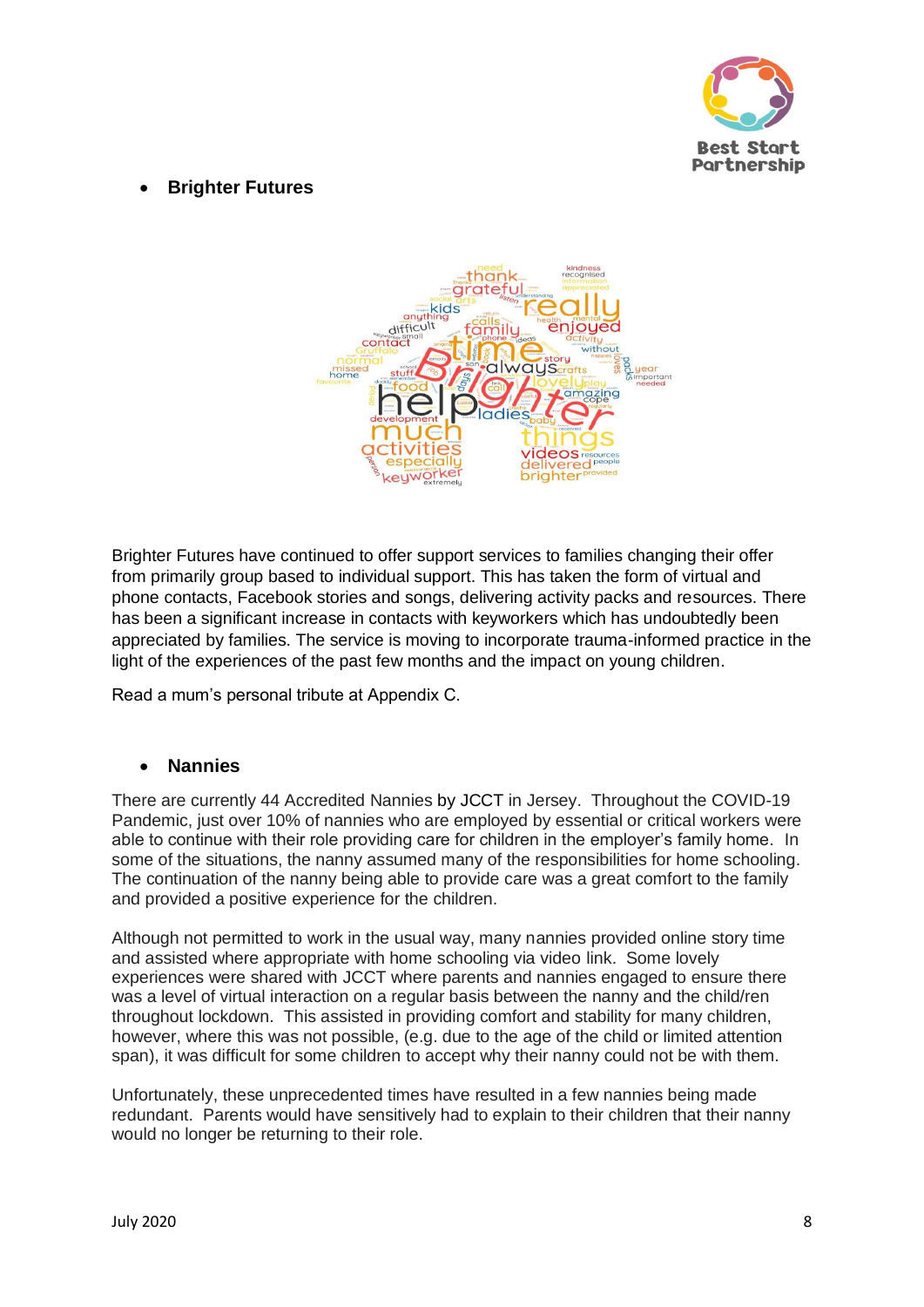

• **Churches in Jersey**



Churches in Jersey have obtained a significant number of testimonies from parents of children under five and the way they have felt the effects of Church closures during Covid 19.

Parents have expressed concerns about the closure of Baby and Toddler groups (around 21 in total in Jersey are Church based). Many of these provide a rich learning environment from play and motor development to language opportunities as well as social development. The Under 5's Sunday Ministry for children also provides rich development opportunities and time to practice faith as a family which children and families are missing out on.

Parents' testimonies across a number of Churches and another denomination are available at Appendix D along with an overview of her lockdown experience written by a mum with a baby of 5 months old and a 2 year old.

## **What does research tell us?**

A Rapid Systematic Review 'The Impact of social isolation and loneliness on the mental health of children and adolescents in the context of COVID-19' by Loades et al found "a clear association between loneliness and mental health problems in children and adolescents. Loneliness predicted future mental health problems up to 9 years later. The strongest association was with depression. The length of loneliness appears to be a predictor of future mental health problems. Furthermore, children in enforced isolation or quarantine were five times higher to require mental health service input after previous pandemics. This suggests that the current social distancing measures enforced on children because of COVID-19 are likely to increase the risk of depression and probably anxiety, as well as possible post-traumatic stress."

One of these reviews, conducted by the team at Cambridge University's PEDAL research centre, examines the impact of quarantine and restricted environments on children's play (Graber, K et al., 2020). Amongst the conclusions, the authors reflect that play will likely have changed during the COVID-19 lockdown conditions, particularly as a result of decreased peer-play and playground play.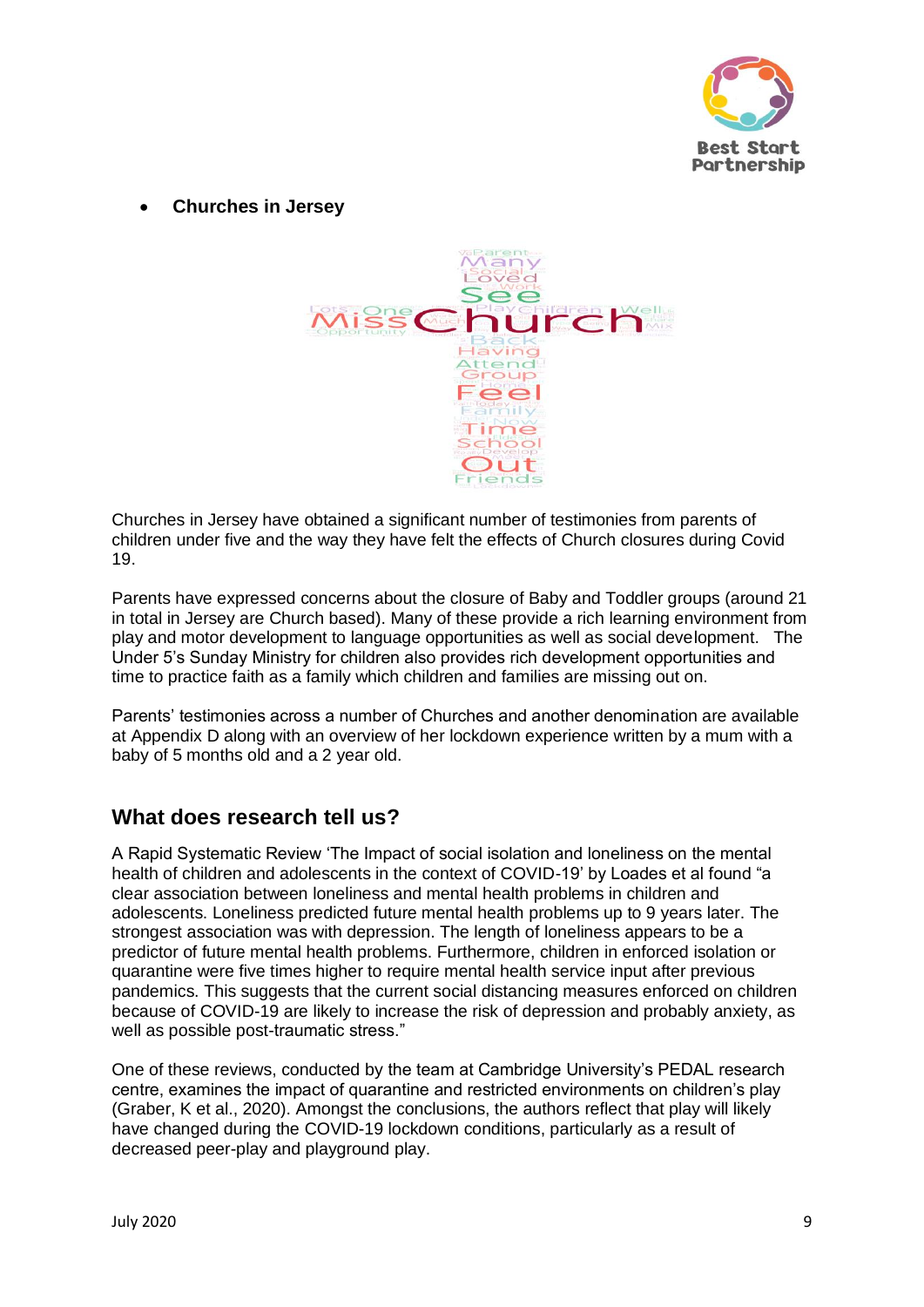

All studies that evaluated the use of play as a means of expression or to promote coping reported positive findings, particularly in relation to the use of play to support communication, coping and social connectivity.

For social and emotional wellbeing, children need opportunity for all types of play, including play with their peers and physical outdoor play, both of which have been and, to some extent, continue to be restricted. This restriction is likely to be felt particularly acutely by children without siblings who are close in age and by children who don't have easy access to outdoor space. This further contributes to concerns about lockdown exacerbating existing social inequalities (Morrison N, 2020).

The Institute of Fiscal Studies report (IFS Working paper W20/16) on the mental health effects of the first two months of lockdown and social distancing during the Covid-19 pandemic in the UK report that the Covid-19 episode has had substantial negative impacts on the gender and age groups – broadly women and the young – that already had relatively low levels of mental health. Pre-existing inequalities in mental health have therefore been exacerbated by the crisis.

Early results from the Co-SPACE (COVID-19 Supporting Parents, Adolescents and Children in Epidemics) online survey of over 1500 parents suggest high levels of COVID-19-related worries and fears, with younger children (age four to 10) significantly more worried than older children (age 11 to 16).

Having explored the harmful impact of isolation on children and the alleviating benefits of play, **the expert panel conducting the review urged Ministers and policy makers to "ensure that children are afforded substantial, and if possible, enhanced, access to high-quality play opportunities as soon as possible."**

Dr Jo Casebourne, chief executive of the Early Intervention foundation, says: 'Our research paints an ominous picture of a wave gathering pace beneath the surface. As lockdown conditions are eased, services face a double hit, not only from more families needing more support to deal with a wider range of problems, but also from the knock-on consequences of fewer people having received the support that would usually have been available at key moments in their lives.'

## **Best Start news**

At the outset of Covid-19 everyone rose to the challenge. During lockdown the Best Start partnership created a weekly news sheet to support the wellbeing of everyone engaged with young children and their families. This is available on the Best Start website <https://www.beststart.je/>

Three months later the trajectory of the pandemic remains unclear and people are beginning to realise we're in this for the long haul.

Bridges' (2009) model of psychological transitions provides a way of understanding what it means to grapple with change and live with uncertainty. He identifies three stages of transition that people pass through: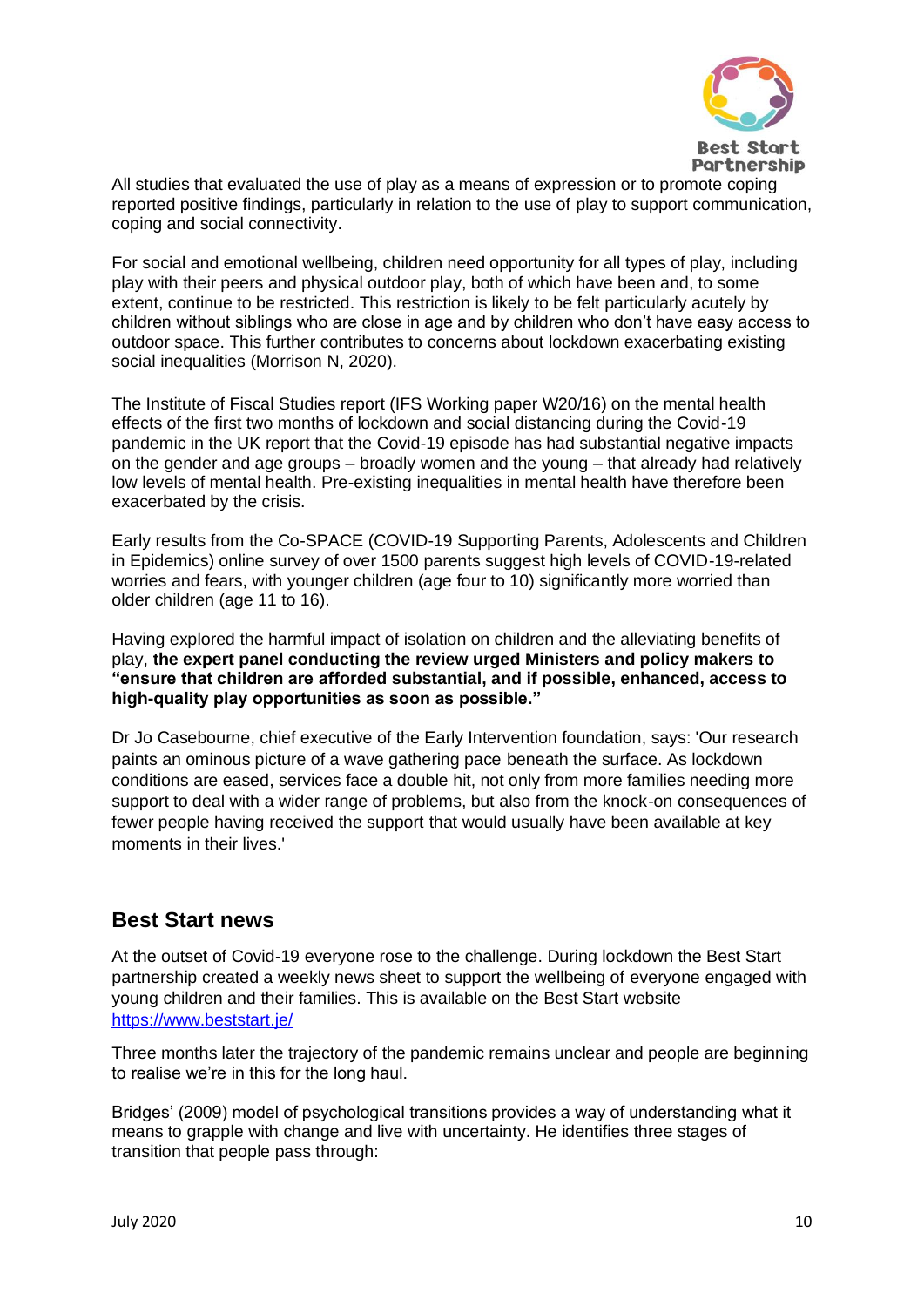

- **Ending, losing, letting go** of old ways and identities
- **The neutral zone**, where the old reality is gone and the new one isn't yet fully formed
- **The new beginning** working with new energy and purpose.

As a barometer of the voices and experiences of parents of babies and young children, along with the support and services to meet their needs, the Best Start partnership is well positioned to take forwards the silver linings from the pandemic in re-building something better.

# **What next for the Best Start partnership?**

- The partnership is undertaking a survey to ensure that the voices of young children and their families provide an evidence base for future policy and planning.
- Exploration of the ways in which listening to babies and young children can inform service delivery and practice through a Jersey developed early years rights respecting approach is in progress.
- Promoting a sound understanding of the importance of infant mental health is vital in determining children's future outcomes.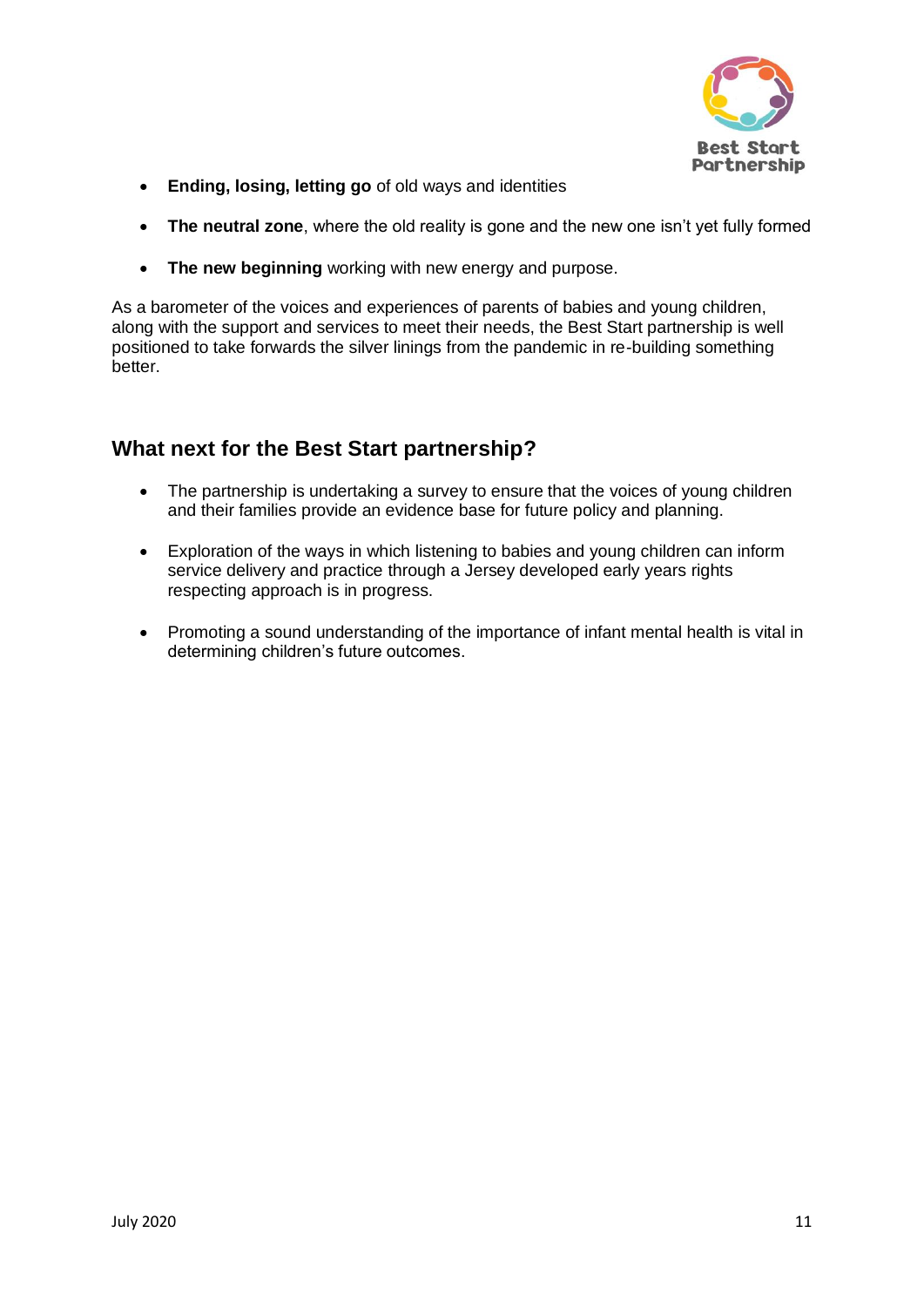





#### 20:20 Vision Seeing the world through bables' eyes **UCOCWAHAM**

# What is Infant Mental Health? Why does it matter?

Infant mental health describes the social and emotional wellbeing and development of children in the earliest years of life.

Sensitive, responsive and trusted relationships are fundamental to infant mental health, Parents and caregivers help bables to learn how to experience, manage and express their emotions, and to feel safe to explore the world.



Because the first 1001 days are a period of rapid development, early experiences affect not only babies' emotional wellbeing now but also influences how their bodies and brains develop.

Although children's futures are not determined by the age of two, severe and persistent problems in early relationships and emotional development can have pervasive and lifelong Impacts on a range of outcomes.



# **Good infant mental health:**

enables young children to feel safe and secure, ready to play, explore and learn as they enter early education and school;

il increases the chances of babies achieving their potential in later life and contributing to society and the economy as adults;



lays the groundwork for children's ongoing social and emotional development, including resilience and adaptability - key competencies that will help them to thrive:



helps children to develop behavioural and physiological regulation which are linked to lifelong physical and mental health and wellbeing;



gives babies the skills to form trusting relationships which are essential for living a healthy and fulfilling life. The contract of the https://1001days.org.uk/resources

It's very important to promote emotional wellbeing and development and to provide support to families if they experience difficulties in parent-infant relationships.

Good infant mental health promotes positive outcomes throughout a person's life and influences how they parent their own children. **Investing in infant** mental health pays dividends for generations to come.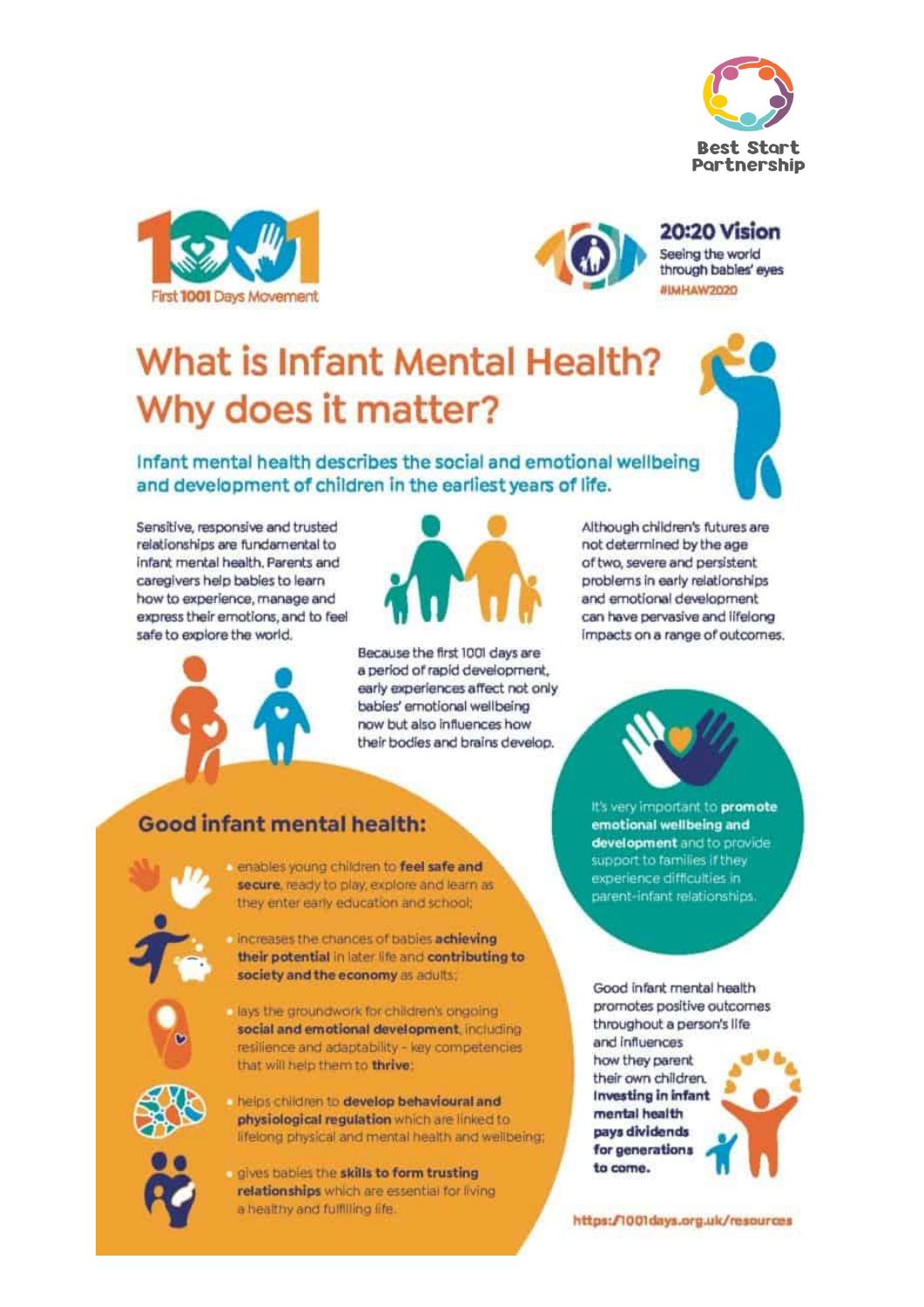

• In order to re-build something better the partnership will continue to understand crisis-responses measures through collective sensemaking to determine how best to move forwards. This is just the start…………….

| <b>END</b>                                   | <b>AMPLIFY</b>                                         |                            |
|----------------------------------------------|--------------------------------------------------------|----------------------------|
| Having responded to immediate demands        | We've been able to try these new things and they       |                            |
| there will be fewer pieces of work to        | show some signs of promise for the future:             |                            |
| support the response to Covid-19.            | Use of IT for meetings, referrals, accessibility for   |                            |
| Wholly remote working.                       | clients                                                |                            |
|                                              | Agile/flexible working practices                       |                            |
|                                              | Virtual delivery for working parents & on-line access  |                            |
|                                              | to resources                                           | <b>NEW PRACTICE</b>        |
|                                              | Information sharing developed at pace                  |                            |
|                                              | Translations done quickly supporting an increased      |                            |
|                                              | focus on diversity                                     |                            |
|                                              | Range of resources                                     |                            |
| <b>LET GO</b>                                | <b>RESTART</b>                                         |                            |
| We've been able to stop doing these          | We've had to stop these things to focus on the crisis, | <b>OLD PRACTICE</b><br>--- |
| things that were already / are now unfit for | but they need to be picked up in some form:            |                            |
| purpose:                                     | Face to face working with families                     |                            |
| Believing there's only one way to deliver    | Clinics                                                |                            |
| services.                                    |                                                        |                            |
| Inefficient travel/parking                   |                                                        |                            |

# **Understanding crisis-response measures: Collective Sense-making**

STOPPED | TWO STARTED **POST-CRISIS**

13

STOPPED STARTED

STOPPED

STARTED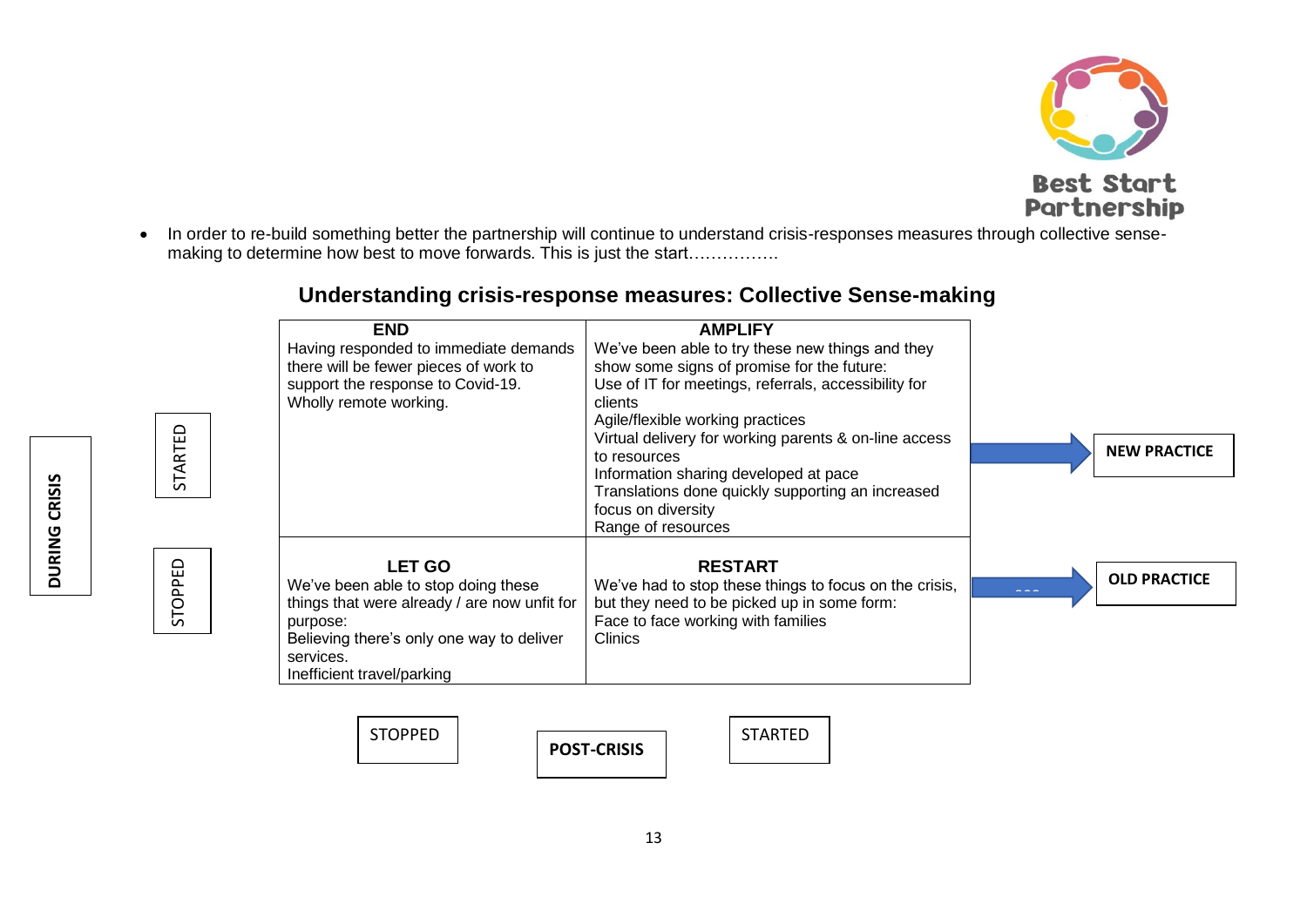

# **Bringing it all together**

Covid-19 has undoubtedly been and continues to be stressful. "Stress" is a commonplace term for bodily chemical changes in response to frightening or threatening events or conditions. It involves the production of hormones that can affect almost every tissue and organ in the body. When children face abnormal levels of stress, and when protective factors are insufficient to mitigate their stress to a tolerable level, these hormonal changes are deemed "toxic" and can impede children's behavior, cognitive capacity, and emotional and physical health.

For children, the best buffer against toxic stress is to grow up in a supportive, responsive relationship with caring adults. But when the adults themselves are exposed to toxic levels of stress, it becomes difficult to provide this protective environment. Children feel anxious and stressed, for example, when parents endure unemployment or income loss. The quantity and quality of time that parents spend with their children is affected by income reductions and contextual stress. Parents who lose their jobs have more limited access to the resources they need to provide for their children's basic needs, like clothing, food, and medical care.

This paper is not just about the short-term effects. By impacting on children in critical periods of intellectual and emotional development, the current crisis has the potential to leave a longterm legacy. Looking forwards the recovery process of the crisis, the overall wellbeing and the ability to play is of crucial importance for children.

Our members are reporting increased demand for services and more families seeking help with anticipated 'surges' and 'waves of pent up demand'. This real-life experience emphasises the importance of making high quality support for families and children integral to Jersey's recovery plans and, ensuring those families who are most at risk can sustain safe, stable and nurturing relationships. This goes beyond direct financial support to include support programmes that enable families, caregivers and professionals to help develop children's adaptive and positive coping skills.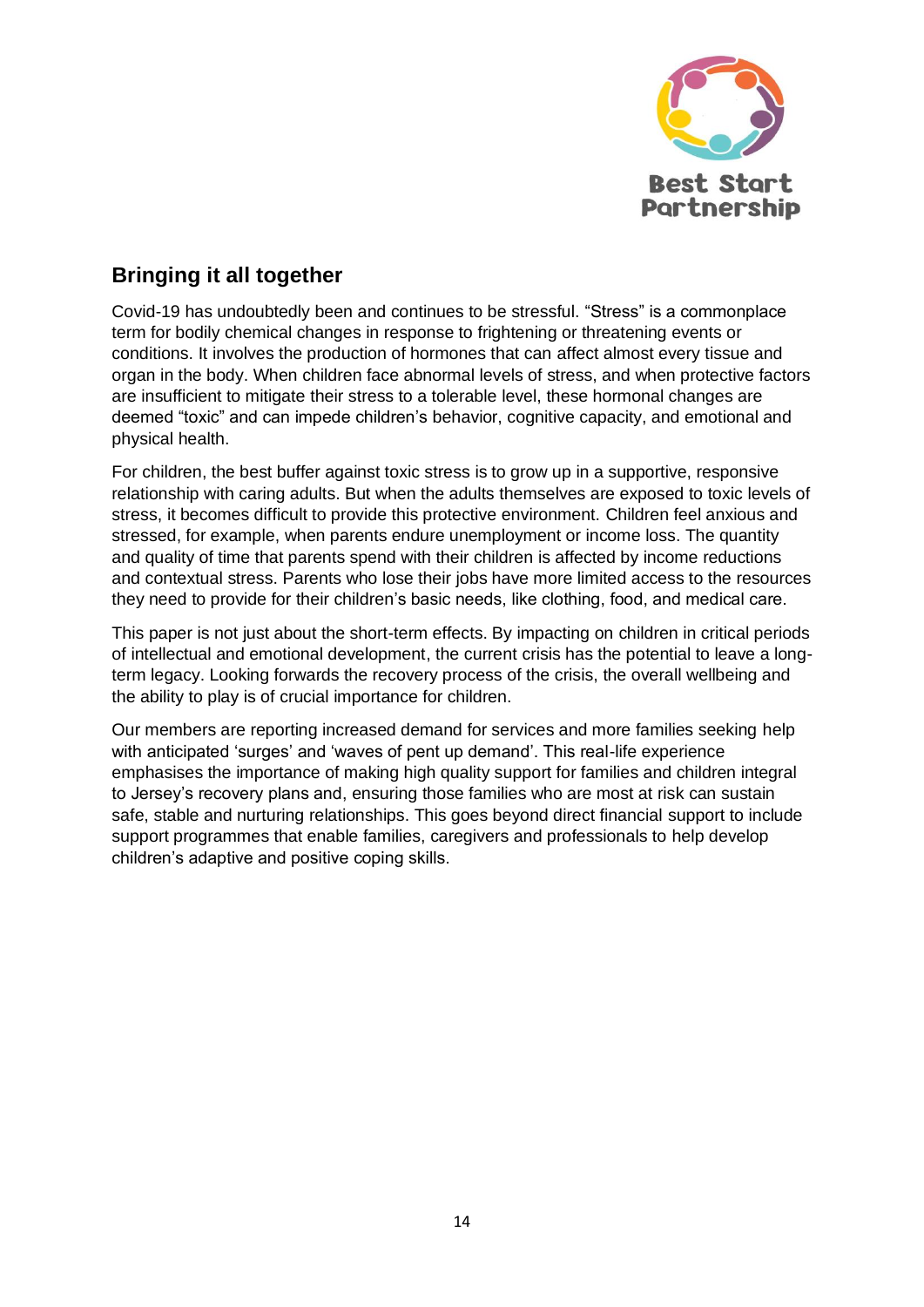

## **Appendix A: Pregnancy in a pandemic**



For me the pandemic was a mixture of positive and negative with my pregnancy. I endured 9 months of Hyperemesis Gravidarum, which is severe sickness and spent my time on high doses of medication to enable me to function. Being isolated and then on lock down was somewhat of a relief, not being required to leave the house enabled my illness to somewhat plateau.

For our family it also meant one on one time with our older son, who is 6, before the baby arrived and changed his little world.

There were negatives though, and we were lucky that we'd had both our 12- and 20-week scans before lockdown came into force as it meant my partner had been there and didn't miss out on those. Once lockdown happened, he wasn't allowed at any appointments, which was awful for us both. He couldn't hear the heartbeat or hear information firsthand from the midwives. The appointments were shorter and covered less aspects of pregnancy and birth, as they kept to the basics. I ended up seeing a mixture of midwives so the continuity of care was lower, I didn't really build a relationship with any of them which I'm sure would have happened had those appointments been at my Drs surgery with the same one or two midwives.

As my pregnancy went on, I had to have a growth scan around 34 weeks, this would be our last opportunity to see baby and my partner was not allowed to be there. It was only when I arrived at the appointment did I see a poster saying I could get a short video of the scan at the end to take home for my partner. It doesn't make up for him missing the whole thing, but it is something we wouldn't have usually had in normal times so is a nice memento.

It was around this time when a really unhelpful news story came out that basically said no partners would be allowed at the birth and having had no information like this from the midwives themselves caused confusion and concern. It ultimately made us discuss whether we would then opt for a home birth so my partner could be present. Luckily within a week I had an appointment with the midwives who assured me the story was not correct and that my partner would be allowed at the birth unless he had COVID, it still wasn't nice to hear but at least reassured us and gave us the correct information.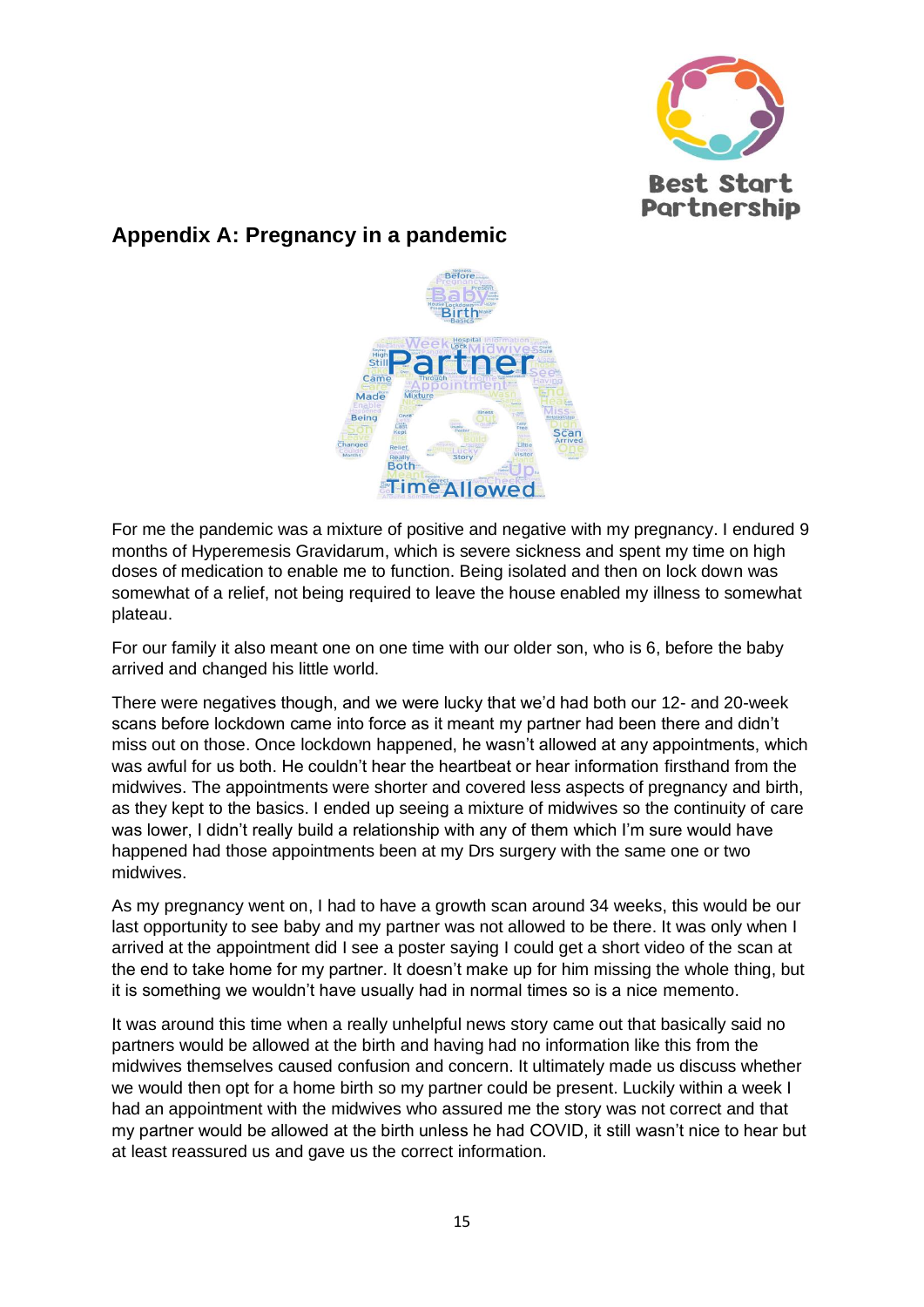

During my final few weeks I ended up needing a couple check-ups and monitoring of baby at the hospital and each time my partner was allowed to be present which made all the difference. I couldn't have imagined having to go through that, with all the worry and anxiety it causes, alone, let alone the birth.

My partner was there for the entire labour and was also allowed free access to the maternity ward afterwards, which meant he didn't have to miss anything during or any checks on baby after. The midwives were amazing, they all wore masks and followed all the rules, but it wasn't an obvious difference, they were still hands on and made the experience as easy as possible. We were able to leave the hospital the same day baby was born, and I think this helped to reduce any anxiety of having to stay in hospital.

The after care has also been great, although my partner hasn't been allowed at any midwife checks which has been disappointing, especially the heel prick as I hated that and would have appreciated the support he would've given me.

We had to take our son for an outpatient paediatrics appointment for a blood test and for this appointment he was allowed! We have also been lucky as when the care changed from midwives to health visitors it was the week they were given the green light to start entering peoples' homes again, before this these check-ups and weighing of baby was done over FaceTime or similar. We have been lucky enough to see our health visitor face to face for each visit and this has helped to build a relationship with her and has meant we can both always be there.

# **Appendix B: Jersey's Children's Speech and Language Therapy Team**



The Government of Jersey has predicted that the Health Service will need 12-18 months to recover as a result of the impact of the pandemic, which is a very long time in a young child's life and the concern is that some children will miss this vital window for language learning. When lockdown commenced, the Paediatric Speech and Language Therapy (S&LT) team initially continued to provide support to their clients and families through phone and video consultations. The team however were directed to cease business as usual in the middle of April, so the team could complete any necessary training and be ready for redeployment. 6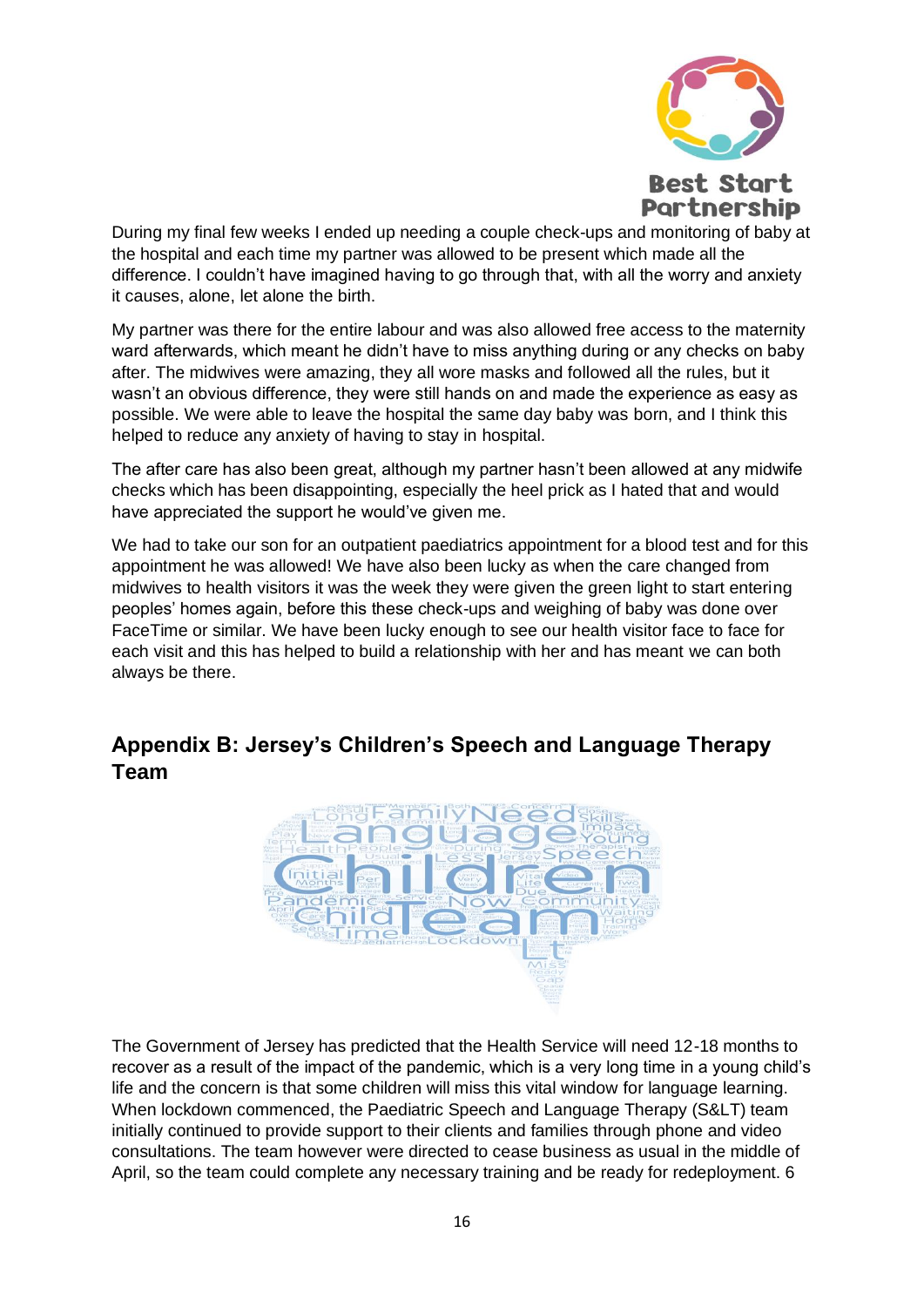

members of the team have completed the Health Care Assistant training and two members of the team were redeployed to other Departments. The S&LT team are currently awaiting confirmation from the Heath and Community Services Executive Team regarding when business as usual can recommence.

Urgent feeding and swallowing referrals have continued to be seen during the lockdown, as per the Royal College of Speech and Language Therapist's (RCSLT) guidelines.

Pre pandemic, the typical waiting time for an initial assessment with a Paediatric Speech and Language Therapist was under 12 weeks, however this is now at least 10 months as we have been unable to start the assessment process with these new families. There are currently over 100 children waiting for an initial assessment. This increased waiting time has created anxiety and concern for families and the team. This will have a long-term impact on the already stretched resource allocated to the S&LT team.

During the pandemic, children and young people with long term communication needs will receive significantly less support due to the closure of education settings and redeployment of speech and language therapists. It is critical that these children and young people's needs are not forgotten both now, in the immediate response to the pandemic, and in the future. This is particularly important given that children and young people with communication difficulties are at increased risk of social, emotional and mental health needs and we know that delayed communication has the biggest negative impact on educational outcomes and therefore helps close attainment gaps.

Anecdotal research from Jersey, and other countries in Europe show that whilst some children's language skills, have improved during lockdown, as children are often spending more 1:1 time with adults, this does not apply to children with specific language difficulties. Potentially if the children on our caseloads have not experienced developmental progression with their language at the same pace as their peers, then the gap will now have widened.

Some parents have reported a loss of confidence as a result of decreased input from our team, for others we have observed a regression in their understanding of their child's needs e.g. a child, naturally, has less communicative demands placed upon them at home and when only with & observed by family/close friends a child's language skills can look artificially elevated. The team has also seen that due to home schooling verses home Speech and Language Therapy programmes, the family have become **re**engaged with number work, colours and counting when the child' language levels are not sufficiently developed/ready for this work. For many of our children high quality play opportunities is an essential foundation for language skills to develop. Children have had less play opportunities at school (e.g. they may have missed a large portion of reception class & are now going to year 1), this is particularly relevant to our vulnerable children.

The S&LT team have also reported a loss of relationships with families, especially when challenging conversations about a child's progress or possible onward referrals to other agencies are needed.

We only really beginning to see the ramifications of Covid on our caseload this will playout over a long period. The Royal College of Speech and Language Therapists (RCSLT) made a submission to the Health and Social Care Committee's inquiry into "Delivering Core NHS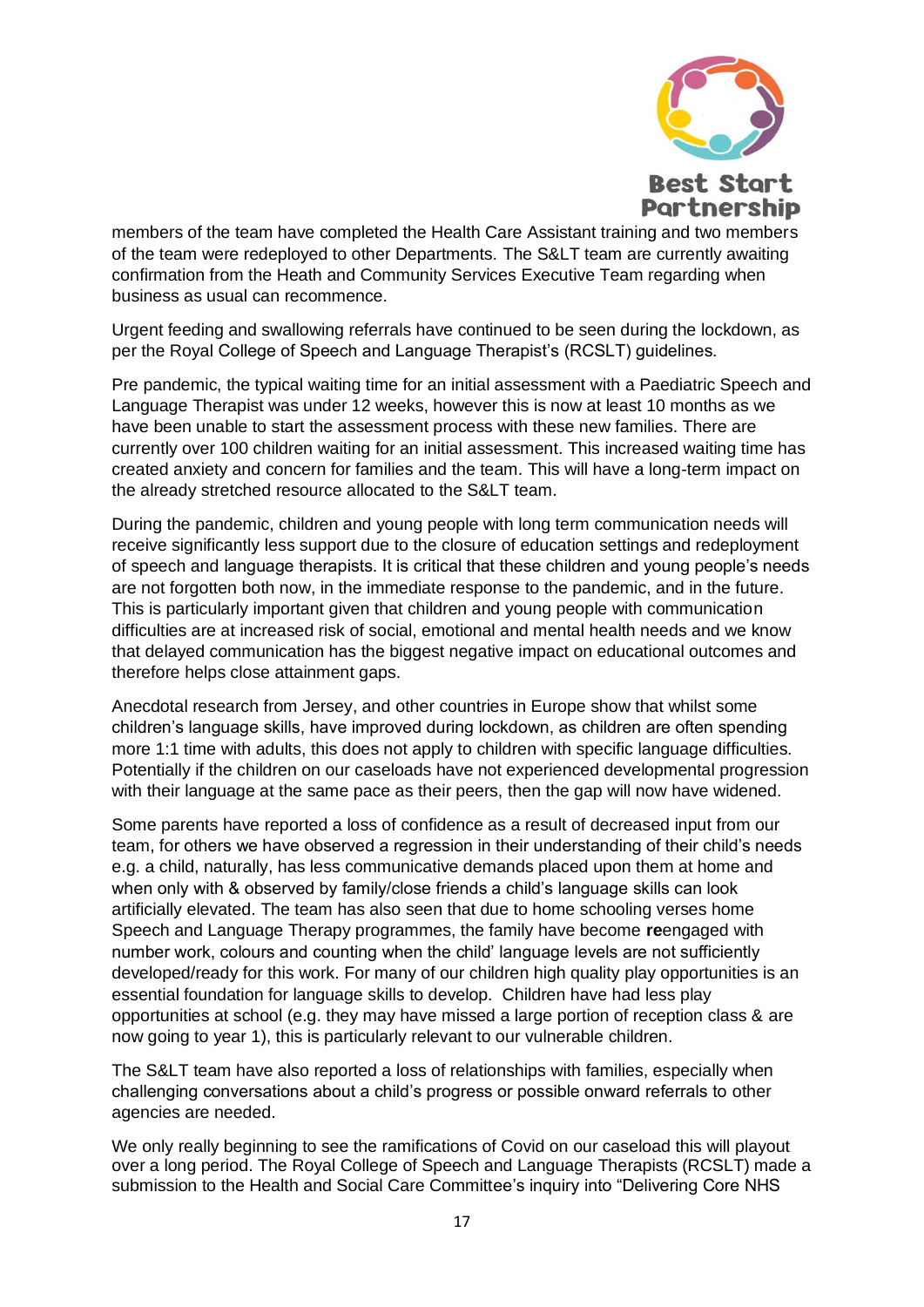

and Care Services during the Pandemic and Beyond". The report summarised the issues faced by Children's community speech and language therapy services and is reflected of the situation in Jersey. The Speech and Language Therapy Department will also face a wave of pent-up demand:

1. Many children and young people with existing communication or swallowing needs will have received reduced speech and language therapy provision during the pandemic, either because services have been prioritised elsewhere, staff have been redeployed, or because schools have closed.

2. The closure of schools and pre-school settings, coupled with changes to health visitor checks, also means a reduction in the new identification of children with speech, language and communication needs. Children's speech and language therapy services are reporting significant reductions in new referrals during the pandemic.

3. In addition, the closure of pre-school settings has the potential to impact on children's early language development. The first months and years of a child's life are particularly crucial for language development and if a child's language is not supported, their development may be permanently affected.

4. The reduced opportunities for both early identification and timely intervention

# **Appendix C: A personal tribute from a parent**



Brighter Futures have been a key support network during lockdown for the children in many ways, for example, by bringing all sorts of games and packs to keep them busy, entertained and distracted, also by informing us of all sorts on their Facebook page and directing to websites, live story-telling, exercise and calming exercises, online ordering websites for food and all our weekly needs. …… I have two children, one aged 7 and one aged two, and when I have run out of ideas, I know I can always count on my key worker to be there to reassure me and come up with more things to do. My key worker in particular has been incredibly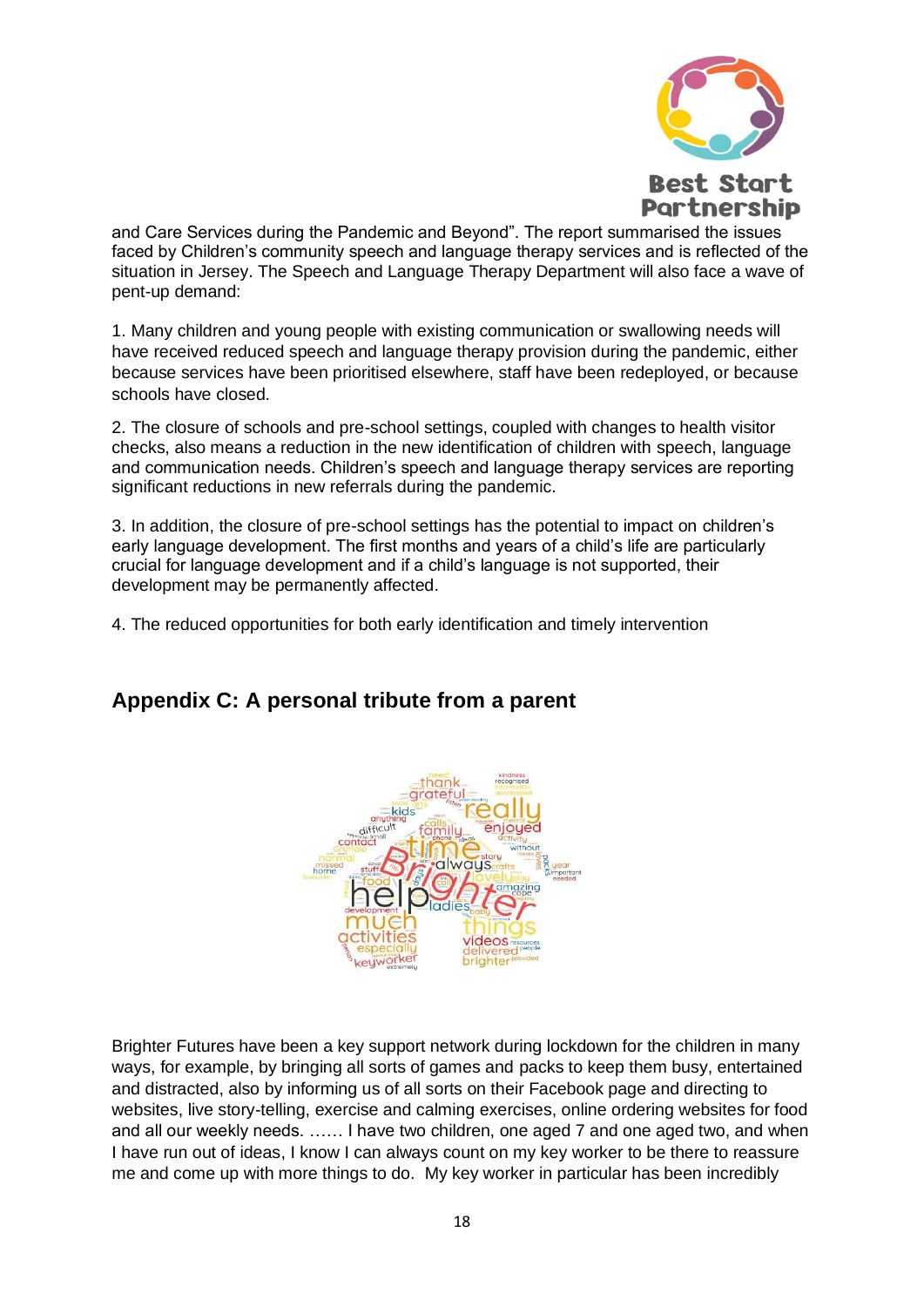

proactive in keeping in contact with me to ensure the kids and my wellbeing are on form and not feeling alone and unsupported, and I think it's incredibly important to remember that in order for the children to be okay, us parents have to be okay too, otherwise the kids can feed off that negative energy. I for one am extremely grateful and lucky to have Brighter futures in our lives. Just knowing that they are there for advice or even just to listen to our worries has been a tremendous amount of help to me.

# Aany<br>89ad  $=$  $\overline{\bullet}$  $\overline{\bullet}$ ttend roup Feel Time School Dut iends

# **Appendix D: Churches in Jersey**

Testimonies from parents of children under 5:

Children are 5, 3 and newborn. We have missed being able to attend church at this time. Our older children have missed their friends at church (as have we, as parents) and it has been hard to provide opportunities for spiritual teaching for our children when we were delivering all of the school work at home too. As well as missing their teachers at school, our children have also missed their Sunday school teachers from church. Church forms an important part of our weekly routine and an opportunity to connect and share time and friendship with lots of important people in our life, who we consider to be our wider family. Being isolated for this has been a challenge, although we have also had some lovely family times during Sunday mornings whilst we have not been attending church. As a Mum to a newborn born just before lockdown, I have missed out on the opportunity to attend churchbased parent and baby groups for peer support and to make 'new mum friends', I will now not be able to do this prior to my return to work and feel that I have really missed out on this experience this time.

Child 18 months. I really value having Christian friends around me and the Church Toddler group gives me opportunity to mix with people, who share the same values as me. I also get a bit of a break as they engage with song time with the leaders. I have felt like my daughter has missed out on playing with other children and even now when we visit the park she is not playing with other children as she doesn't have relationships with them.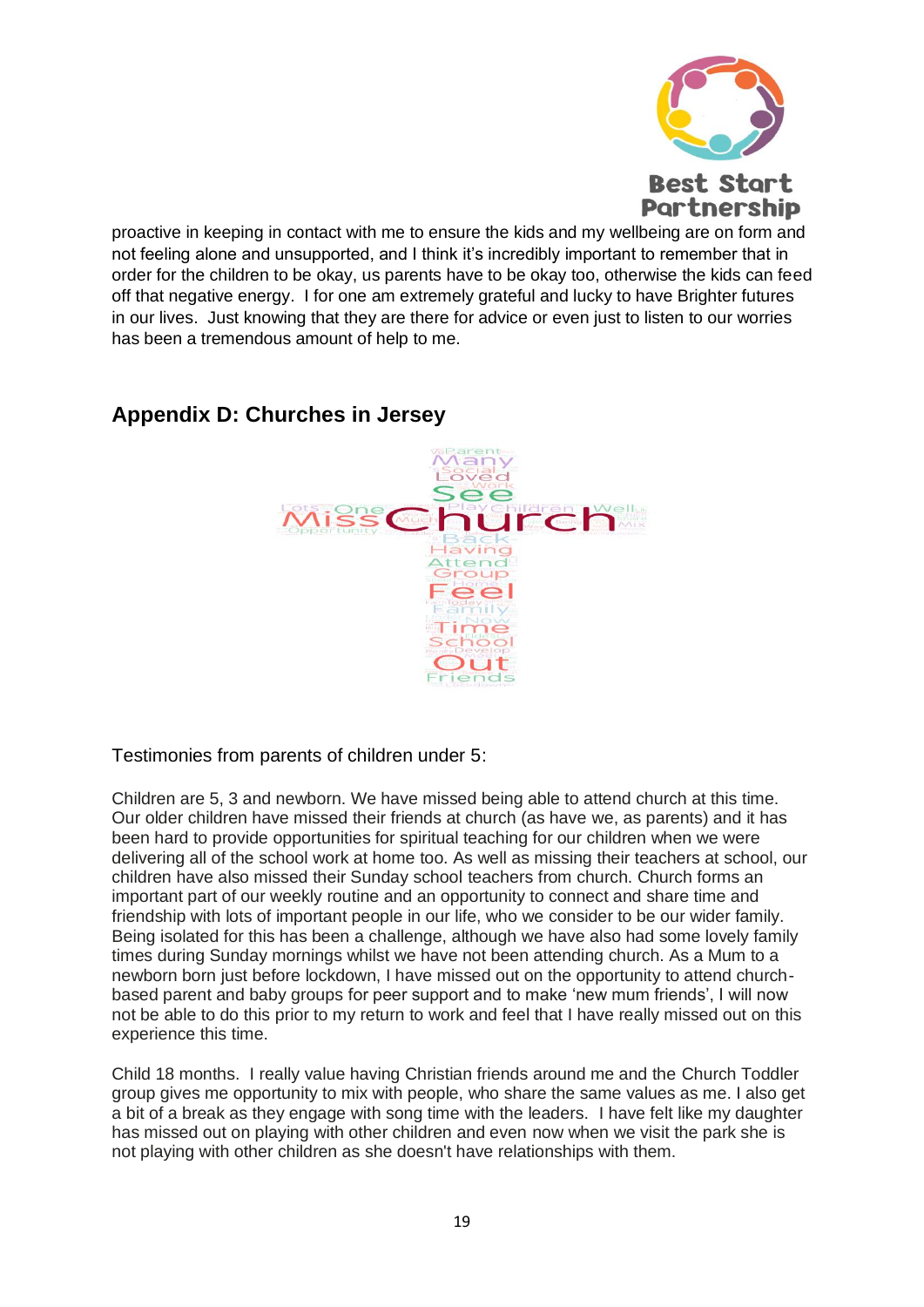

Kids 6, 4, 2 and 3 months (born just before lockdown)

Lockdown has been a wonderful blessing for us. We haven't felt we've been lacking in much at all - except perhaps seeing family. I feel I've missed out on folks meeting Judah which has been sad. Maternity leave has certainly been different. I've LOVED having my husband working from home as it's been so lovely to have lunch together and we get some time back by having no time out commuting.

Church has been odd for sure. We have missed seeing friends and worshiping together with them. We have missed having "Live" worship and fellowship and sermon. The kids don't seem to have missed their individual groups much but my 2 year old has really enjoyed the LL offerings! The children have enjoyed having family time watching/doing church at home. During the sermon we have found some alternative children's church type activities (& now are using the SPJ video since that's available). One real positive from a faith perspective is we've spent time teaching our eldest some memory verses which he has retained beautifully and is the start of a great treasure store of biblical knowledge.

The children have grown in confidence with finding their way round their bibles and my eldest has spent every day reading his Action Bible for about an hour or longer during "quiet time" which we've all had after lunch. (The littlest two and I have napped most days while the older two boys have read quietly or played with Lego/k'nex).

As a family we have continued to spend lots of time outside either in the forest or the beach. The other lovely thing is that the children have had the chance to spend lots of time in the garden and have seen their many seeds and plants develop, and pick and eat their own tomatoes, courgettes, sugar snaps, strawberries, broad beans, potatoes, spinach and mint... they've taken lots of pride in this and it's been great to see them partner with God in working in the garden!

My eldest (6) is back to school today and we feel a little hole in our family today. We miss him and spent time praying for him before he left today. My 4 year old is back tomorrow and is not keen to go at all. He has loved being at home and doesn't see any pleasure in going back to school, despite having lovely friends there. My daughter (2) already misses her brother so much and will miss her other one tomorrow.

For me, well, I shed a little tear that my eldest was back to school today. It feels like the end of a small, but very special, era. I'm well aware that we are so fortunate in having such a blessed lockdown in this beautiful island, and that we have not experienced much of the suffering Covid has brought to many. We are thankful to God for many wonderful friends on island who have (partly) replaced the lack of family.

#### **My lockdown experience as a mum**

They say that relocating, having babies and starting a new job are some of life's biggest stressors. At 7 months pregnant and with a 20 month old, my husband and I moved to Jersey as he transferred from the metropolitan police to the SoJP at the end of November. My 2nd baby is 5 months old now and my son is now 2. Looking back over the last 7 months and through the lock down it has made me wonder how we have managed to take all of this in in one go. As much as I'd like to claim to be a bit of a super mum, I've actually learnt that raising children requires community, friendship and support, they say it takes a village to raise a child. I'm certainly grateful for the church community that, as we have arrived on the